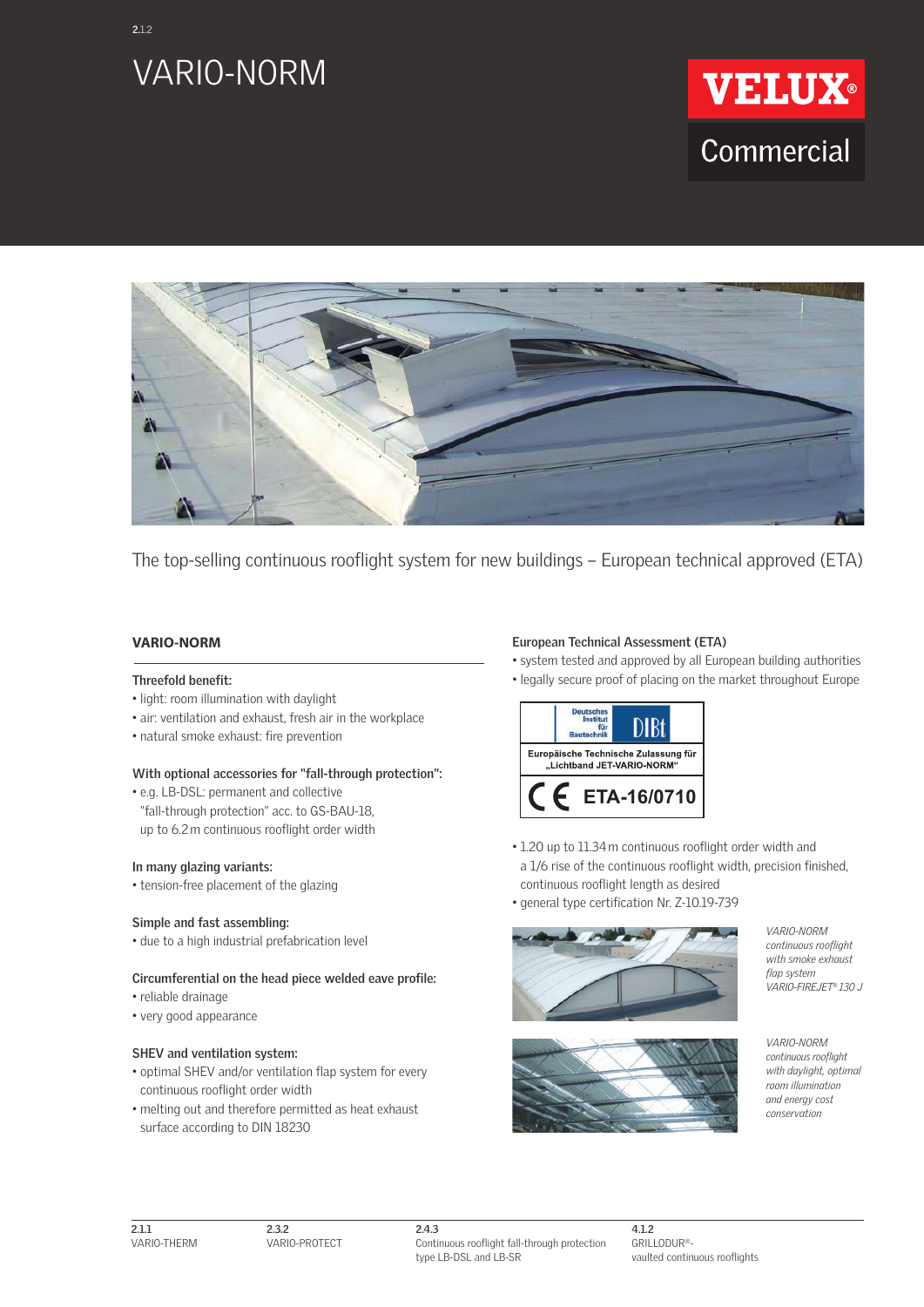

*b: Width of the multi-wall sheet*

### **Technical data**

| <b>Dimensions</b>                                        | Order width from 120 up to 1134 cm<br>order length: no limitation                                                                                                                                            | <b>European Technical</b><br>Estimation(ETA)                           | ETA-16/0710                                                                                                                                                                                    |
|----------------------------------------------------------|--------------------------------------------------------------------------------------------------------------------------------------------------------------------------------------------------------------|------------------------------------------------------------------------|------------------------------------------------------------------------------------------------------------------------------------------------------------------------------------------------|
| <b>Material</b>                                          | Polycarbonate multi-wall sheets,<br>opal/clear                                                                                                                                                               | Smoke and heat<br>exhaust                                              | Tested according to DIN EN 12101-2                                                                                                                                                             |
| Light transmission                                       | Between 80 and 15% depending<br>on materials and colouring                                                                                                                                                   | Surface weight                                                         | $0.12$ kN/m <sup>2</sup>                                                                                                                                                                       |
| U-value of the glazing                                   | 2.57 up to 1.16 W/m2K<br>(see table with glazing variants)                                                                                                                                                   | <b>Profile</b><br>configuration                                        | Border and connection profiles<br>made of aluminium                                                                                                                                            |
| <b>Reaction to fire</b><br>(depending on the<br>glazing) | B-s1,d0 (low flammability)<br>B-s2,d0 (low flammability)<br>E (normal flammability)                                                                                                                          | <b>Opening devices</b>                                                 | Electric- or spindle opener, pneumatic cylinder<br>and special smoke and heat exhaust devices<br>for fire prevention                                                                           |
|                                                          |                                                                                                                                                                                                              | <b>Ventilation possibilities</b>                                       | Forced ventilation and exhaust by fans,<br>ventilation by the use of ventilation flaps<br>and surface ventilators                                                                              |
|                                                          | Optional resistance against flying sparks and<br>radiating heat (acc. to DIN 4102,<br>Part 7 or DIN EN 13501-5)<br>Hard roofing (acc. to DIN 4102, Part 7):<br>$B_{\text{post}}$ (t1) acc. to DIN EN 13501-5 | <b>Kerb</b><br>systems for<br>attaching the<br>continuous<br>rooflight | The kerb system with several kerb variants,<br>also with roof sheeting connection system, are<br>available according to project needs and roof<br>construction. Solution by customer optional. |



- better room illumination than through side windows
- precise dimensioning possible

#### **Rules of thumb for dimensioning:**

- continuous rooflight width < half of the height of the hall
- distance between the continuous rooflights from each other: at least twice of the continuous rooflight width
- 1/6 of the floor area as light area in the roof can be taken into account for rough planning

#### *Note:*

*Upon request we will perform a standardized light calculation for your project.*

**Customised daylight through the roof level** for example: VARIO-NORM continuous rooflights



Uniform room illumination by the use of continuous rooflight elements

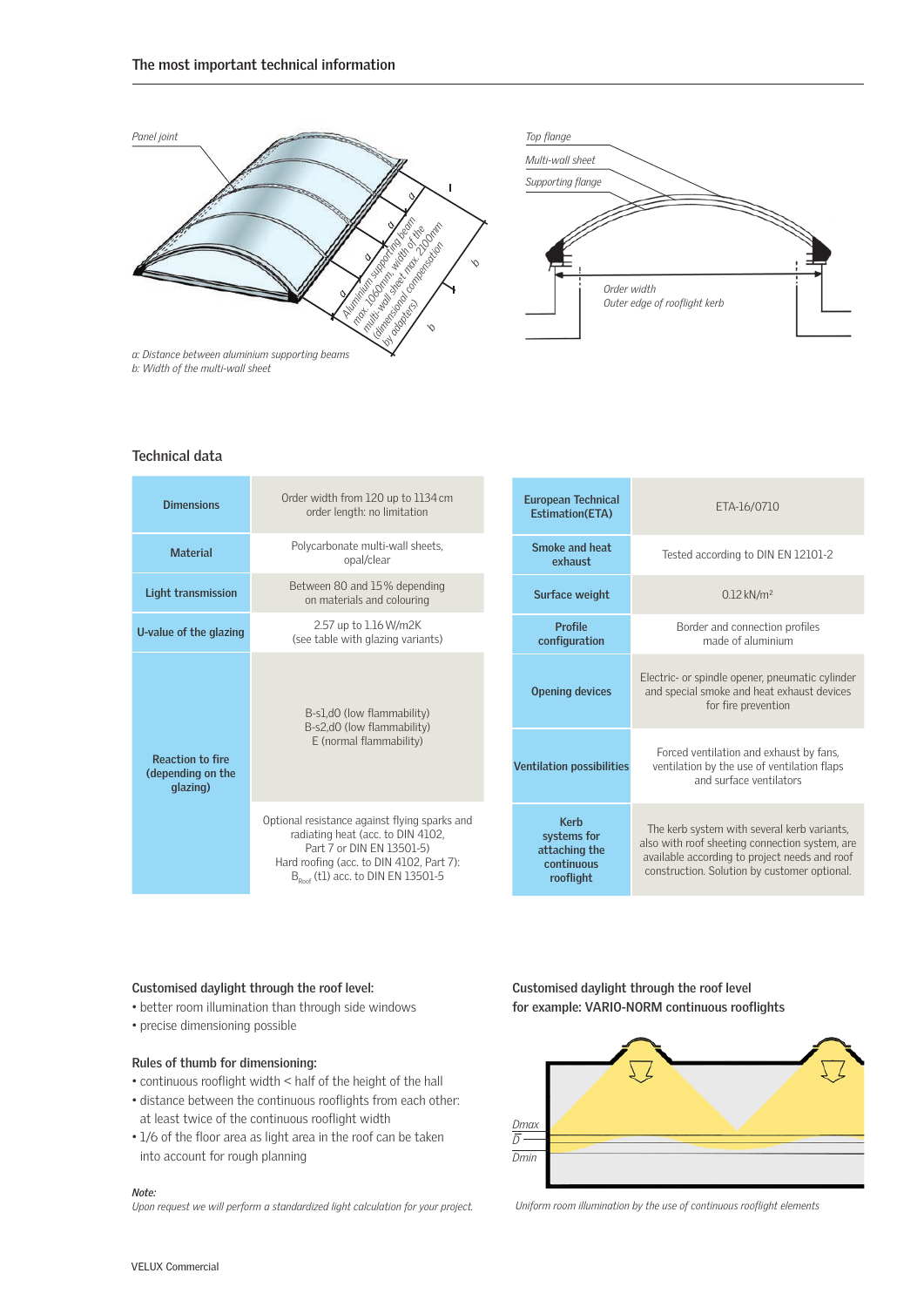# **Secure connection technology with the kerb systems 1) or customer solutions**

In case of continuous rooflight kerbs please provide the clear dimensions. In case of kerbs provided by the customer resp. upturns please inform us about clear opening and outer dimensions and dimension "x" (bearing width)!

Please request special detailed drawings of aluminium profile constructions, bearings and glazing alternatives.

#### *minimum bearing width 65 mm up to type 400 80 mm for type 500 outer dimension recommendation: = order dimension 100 mm bearing width up to type 500*  $\overline{\mathsf{x}}$ *8° SHEV > 250 mm otherwise > 150 mm* **YYY** XXXXX *clear dimension outer dimension minimum bearing width = order dimension 100 mm for type 800 outer edge continuous roofl ight kerb = order dimension 120 mm for type 1000*  $\times$ *Note: SHEV > 250 mm 1 refers separate product information kerb system otherwise > 150 mm*

**Continuous rooflight kerbs 1) Rooflight kerbs provided by customer\*) Rooflight kerbs provided by customer\***)

*\*) for max. allowable dimension deviations, please request the tolerance table* 

## VARIO-NORM - the continuous rooflight with system

*fi xed continuous roofl ight*



*continuous rooflight with beam flap (for comfort ventilation and SHEV)*



*continuous rooflight with full flap (for comfort ventilation and SHEV)*



*continuous rooflight with full flap (illustration with SHEV device and wind defl ectors)*



*continuous rooflight with side flap (for comfort ventilation and SHEV)*



*High-performance fans can be built into the front sides of the continuous roofl ight.*